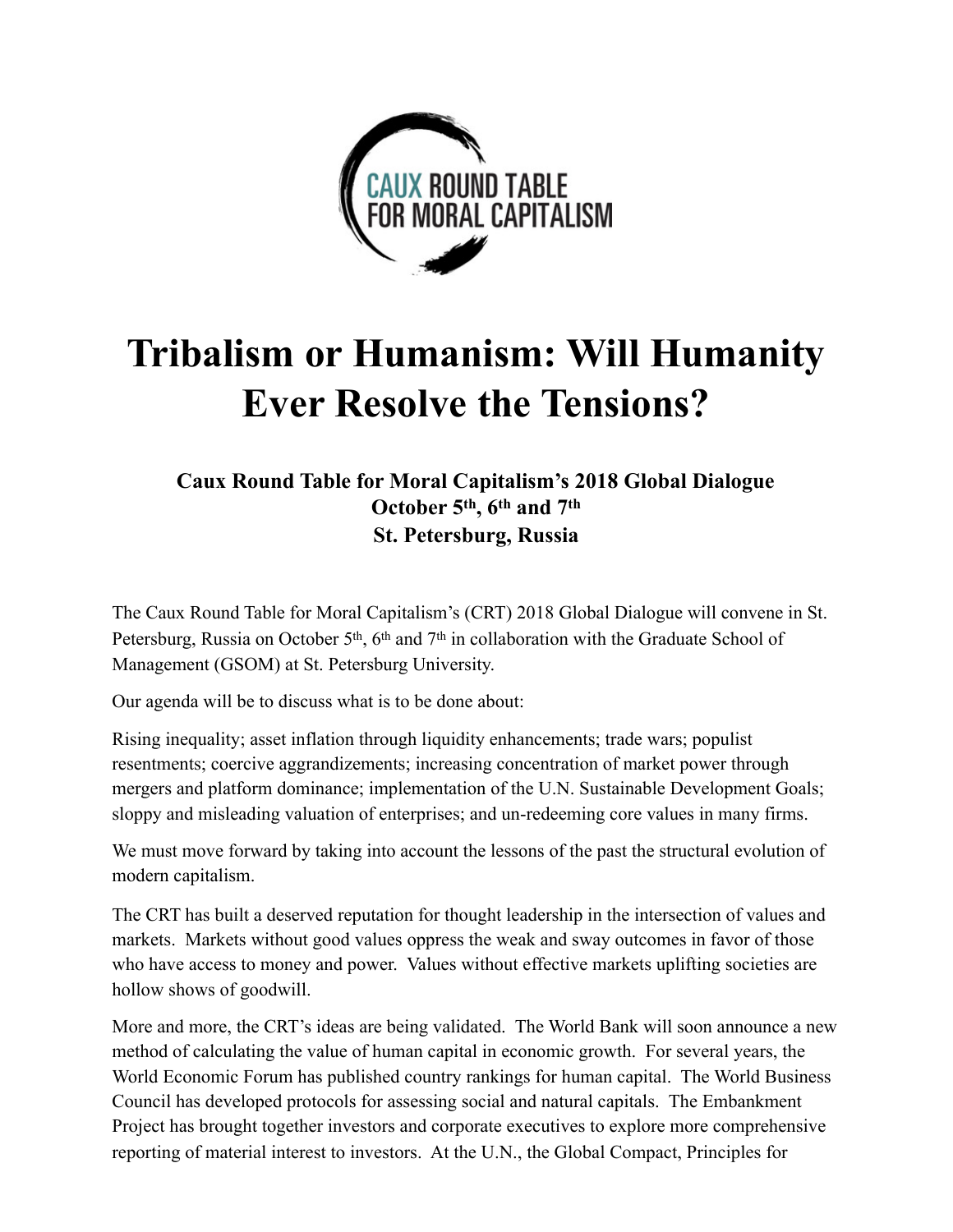Responsible Investment and Principles for Responsible Management Education have followed where the 1994 CRT Principles for Business blazed a trail through a social Darwinian jungle of self-interest and exploitation of stakeholders. Groups such as Conscious Capitalism and Inclusive Capitalism have their adherents. BlackRock CEO Larry Fink, in his January letter to CEOs, echoed CRT standards of responsibility for boards of directors. Books are published with titles such as "Redeeming Capitalism," "Completing Capitalism" and "The Virtues of Capitalism."

A movement with a just vision of the common good and concern for individual well-being has emerged around the world. But it is still very much a work in progress, buffeted by populist trends, systems of rent-extraction, corruption, both petty and grand, and by self-seekers in politics, finance and business. The age-old challenge of perfecting the human experiment is still before us. As religious leaders have long advised, we need to live in a material world and take care of our own dignity but we cannot flourish unless we simultaneously balance that selfinterest with virtue in mind, heart and action.

## **Objective**

The Global Dialogue will end with a drafting session on a statement of vision and recommendations. We are especially looking forward to comments from our Russian colleagues in this process of dialogue and mutual engagement.

## **Conveners**

The CRT is an international network of experienced business leaders, who work with business and political leaders to design the intellectual strategies, management tools and practices to strengthen private enterprise and public governance to improve our global community. For additional information, please visit: [www.cauxroundtable.org](http://www.cauxroundtable.org)

The GSOM at St. Petersburg University was founded after the termination of the Soviet Union to bring the best in global business education to Russia. The school is accredited by EQUIS and the MBA Association. For additional information, please visit: [http://gsom.spbu.ru/en/gsom/gsom/](http://gsom.spbu.ru/en/gsom/gsom/international/) [international/](http://gsom.spbu.ru/en/gsom/gsom/international/)

## **Special Invitation**

On October 4th and 5th, the two days before the Global Dialogue, the GSOM at St. Petersburg University will celebrate its 25<sup>th</sup> anniversary and participants of the Global Dialogue are invited to attend the program. For a fee of 50 Euros, participants can attend the Business in Society Track on the 5<sup>th</sup> at GSOM from 1000 to 1800 (transportation to be provided) and the gala dinner at 1900. For a fee of 200 Euros, participants may participate in the entire conference tracks on the 4<sup>th</sup> and  $5<sup>th</sup>$ , the reception on the 4<sup>th</sup> and the gala dinner on the  $5<sup>th</sup>$ .

If you would like to attend, please contact Jed Ipsen, Associate Director of the CRT, at [jed@cauxroundtable.net](mailto:jed@cauxroundtable.net) or (651) 223-2863.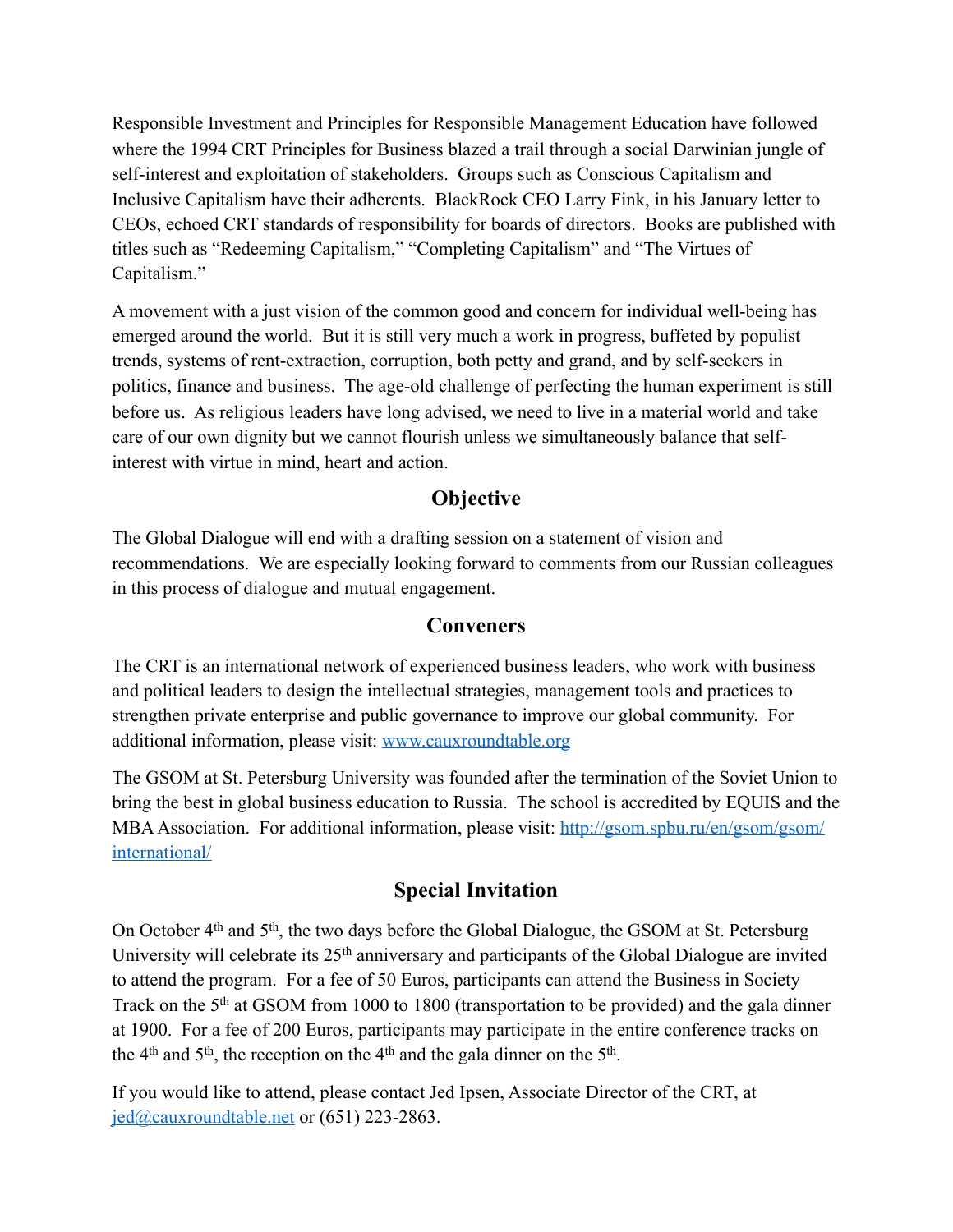#### **Agenda**

#### Day 1: October 5<sup>th</sup>:

1900: Opening Dinner

Welcome from St. Petersburg Business School

Remarks: Russian Humanism – the Ethics of Tolstoy and Dostoyevsky

#### **Day 2: October 6th:**

0900: Welcome and Introductions

1000: Session 1: Globalization and the U.N. Sustainable Development Goals: Convergence or Fragmentation?

1100: Coffee Break

1130: Session 2: Humanism, Religion and Ethics: Convergence or Fragmentation?

 $1300 \cdot$  Lunch

1400: Session 3: Stewardship Values: Finance (a look back at the crisis of 2008)

1530: Coffee Break

1600: Session 4: Stewardship Values: the Internet

1730: Recap of Discussions

1900: Dinner

#### **Day 3: October 7th:**

0900: Welcome

0915: Session 5: Stewardship Values – Should Social, Moral and Human Capitals be Measured?

1030: Coffee Break

1100: Session 6: Can Tribalism and Global Ethics Coexist?

1230: Lunch

1400: Session 7: Tribalism and the Ethics of Political Order

1530: Coffee Break

1600: Presentation of Statement of Concern

1730: Conclusion

1900: Closing Dinner